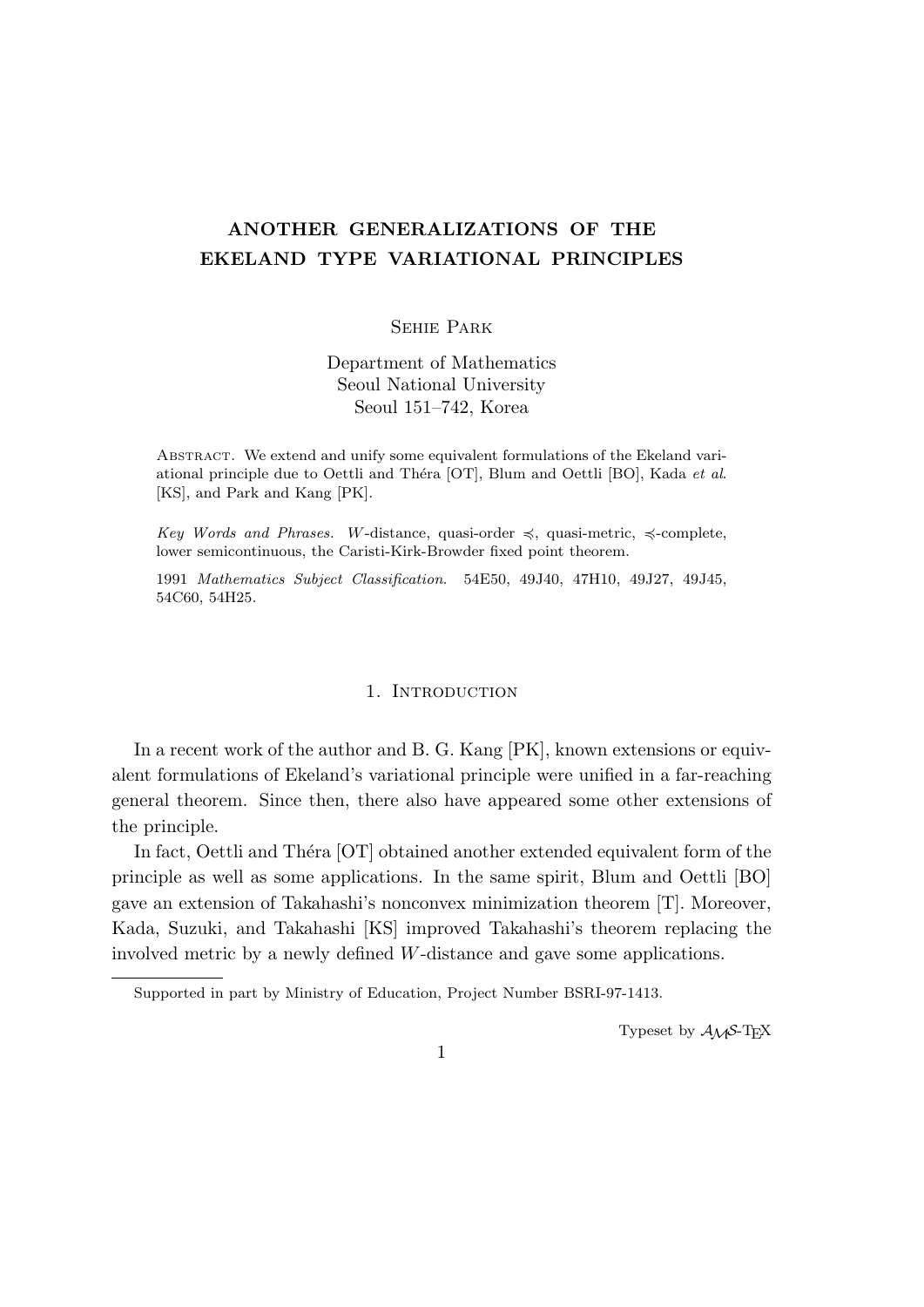The aim of this paper is to unify the results in [OT], [BO], [KS] along the lines of [PK] and to improve the equivalent formulations of Ekeland's principle in various aspects.

#### 2. Main results

Kada *et al*. [KS] introduced the concept of *W*-distances for a metric space  $(X, d)$  as follows:

A function  $\omega : X \times X \to [0, \infty)$  is called a *W*-distance on *X* if the following are satisfied:

- (1)  $\omega(x, z) \leq \omega(x, y) + \omega(y, z)$  for any  $x, y, z \in X$ ;
- (2) for any  $x \in X$ ,  $\omega(x, \cdot) : X \to [0, \infty)$  is lower semicontinuous; and
- (3) for any  $\varepsilon > 0$ , there exists  $\delta > 0$  such that  $\omega(z, x) \leq \delta$  and  $\omega(z, y) \leq \delta$ imply  $d(x, y) \leq \varepsilon$ .

In [KS], many examples and properties of *W*-distances were given.

Let X be a nonempty set and  $\preccurlyeq$  a quasi-order (preorder or pseudo-order; that is, a reflexive and transitive relation) on *X*. Let  $S(x) = \{y \in X \mid x \preccurlyeq y\}$  for  $x \in X$ , and  $\leq$  be the usual order in the extended real number system  $[-\infty, \infty]$ .

Let *d* be a quasi-metric (that is, not necessarily symmetric) on *X*. Then for the quasi-metric space  $(X, d)$ , the concepts of *W*-distances, Cauchy sequences, completeness, and Banach contractions can be defined.

In a quasi-metric space  $(X, d)$  with a quasi-order  $\preccurlyeq$ , a set  $S(a)$  for some  $a \in X$  is said to be  $\leq$ -*complete* if every nondecreasing Cauchy sequence in  $S(a)$  converges. For details, see [PK] and references therein.

In this paper, let  $\phi: X \times X \to (-\infty, \infty]$  be a function such that

- (4)  $\phi(x, \cdot)$  is lower semicontinuous for all  $x \in X$ ;
- (5)  $\phi(x, z) \leq \phi(x, y) + \phi(y, z)$  for all  $x, y, z \in X$ ; and
- (6) there exists an  $x_0 \in X$  such that  $\inf_{y \in X} \phi(x_0, y) > -\infty$ .

The following is our main result in this paper: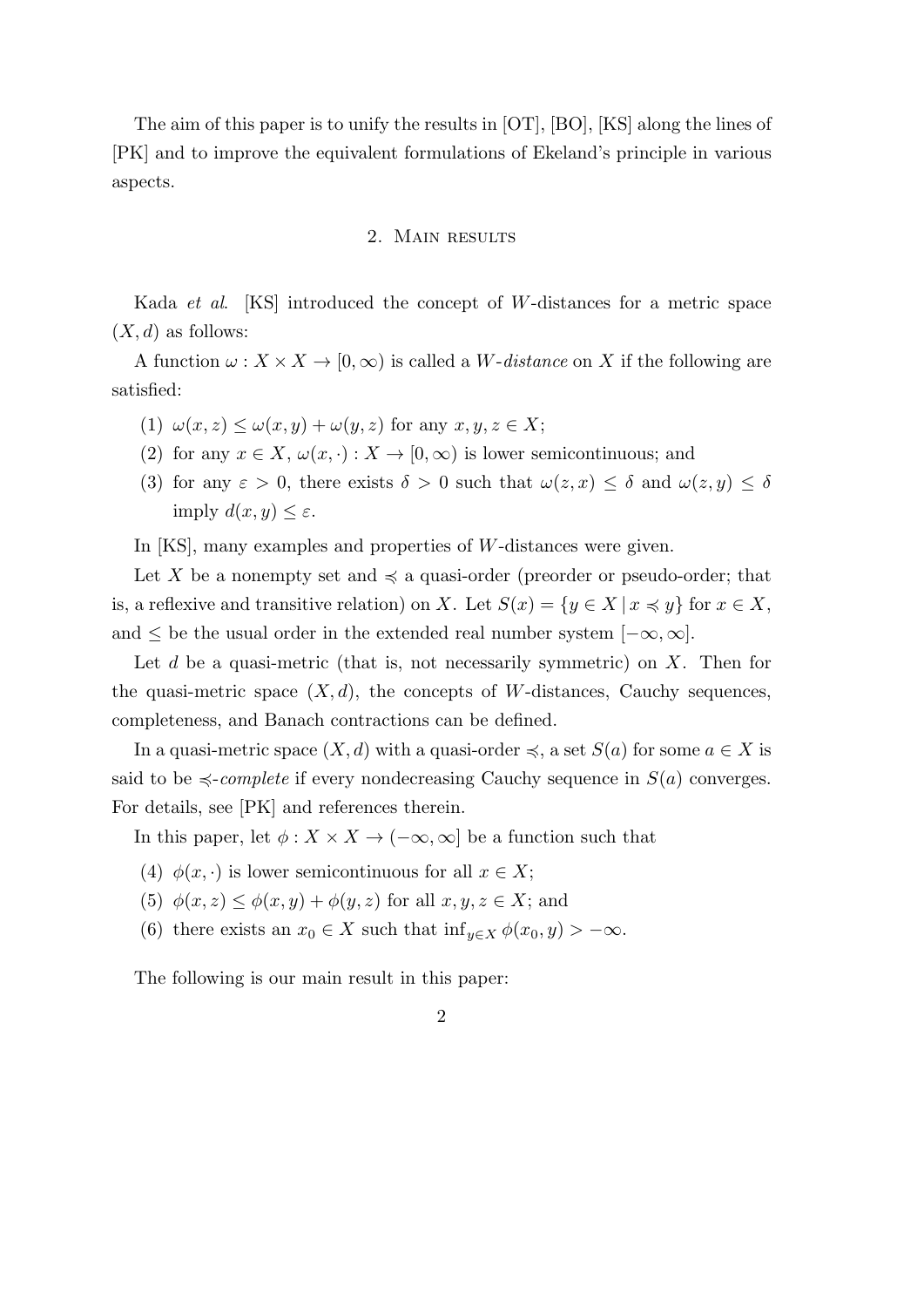**Theorem.** Let  $(X, d)$  be a quasi-metric space. Let  $\omega : X \times X \to [0, \infty)$  be a *W*<sup>-distance on *X* and  $\phi: X \times X \to (-\infty, \infty]$  *a function satisfying* (4)-(6)*. Define*</sup> *a* quasi-order  $\preccurlyeq$  on X by

$$
x \preccurlyeq y
$$
 iff  $x = y$  or  $\phi(x, y) + \omega(x, y) \leq 0$ .

*Suppose that there exists a*  $u \in X$  *such that*  $\inf_{y \in X} \phi(u, y) > -\infty$  *and*  $S(u) = \{y \in X\}$  $X \mid u \preccurlyeq y$ *} is*  $\preccurlyeq$ *-complete.* 

*Then the following statements hold.*

(i) *There exists a maximal point*  $v \in S(u)$ *; that is,* 

$$
\forall w \in X \setminus \{v\}, \ \phi(v, w) + \omega(v, w) > 0.
$$

(ii) *If*  $T : S(u) \to 2^X$  *satisfies the condition* 

$$
\forall x \in S(u) \backslash T(x) \quad \exists y \in X \backslash \{x\} \quad such \, that \, x \preccurlyeq y,
$$

*then T has a fixed point*  $v \in S(u)$ ; *that is,*  $v \in T(v)$ *.* 

- (iii) *A function*  $f : S(u) \to X$  *satisfying*  $x \preccurlyeq f(x)$  *for all*  $x \in S(u)$  *has a fixed point.*
- $(iv)$  *If*  $T : S(u) \to 2^X \setminus \{ \emptyset \}$  *satisfies the condition*

$$
\forall x \in S(u), \ \forall y \in T(x), \ x \preccurlyeq y \ holds,
$$

*then T has a stationary point*  $v \in S(u)$ ; *that is,*  $T(v) = \{v\}$ *.* 

- (v) *A family*  $\mathcal{F}$  *of functions*  $f : S(u) \to X$  *satisfying*  $x \preccurlyeq f(x)$  *for all*  $x \in S(u)$ *has a common fixed point*  $v \in S(u)$ *.*
- (vi) If *Y* is a subset of *X* such that for each  $x \in S(u) \ Y$  there exists  $a \ z \in$  $S(x)\setminus\{x\}$ *, then there exists a*  $v \in S(u) \cap Y$ *.*
- (vii) If, for each  $v \in S(u)$  with  $\inf_{y \in X} \phi(v, y) < 0$ , there exists  $a w \in S(v) \setminus \{v\}$ , *then there exists an*  $x_0 \in S(u)$  *such that*  $\inf_{y \in X} \phi(x_0, y) \geq 0$ *.*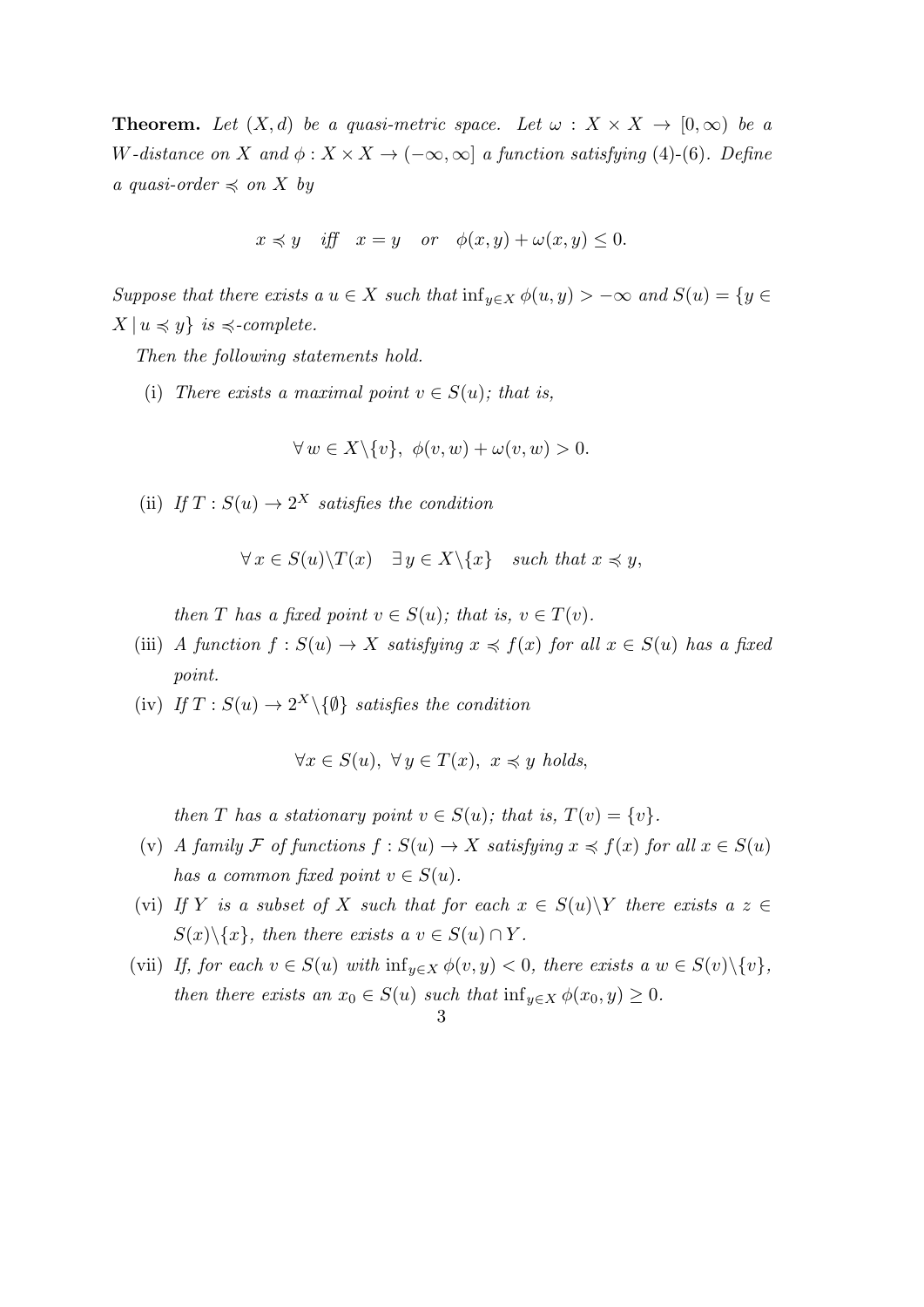*In fact,* (i)–(vi) *are equivalent,* (i)  $\implies$  (vii)*, and* (vii)  $\implies$  (i) *whenever either* (a)  $\omega(x, y) = 0$  *implies*  $x = y$ *; or* (b)  $\phi(x, x) = 0$  *for all*  $x \in X$ .

*Proof.* (i) By (1) and (5),  $\preccurlyeq$  is a quasi-order. We construct inductively a sequence of points  $v_n \in S(u)$ . To each  $v_n$  we let

$$
S_n := \{ v \in S(u) \mid v = v_n \text{ or } \phi(v_n, v) + \omega(v_n, v) \leq 0 \} = S(v_n)
$$

and define the number

$$
\gamma_n := \inf_{v \in S_n} \phi(v_n, v).
$$

Note that each  $S_n$  is a closed subset of the  $\prec$ -complete subset  $S(u)$  by the lower semicontinuity of  $\phi$  and  $\omega$ .

Note that  $v_n \in S_n \neq \emptyset$  and that  $\gamma_n \leq 0$ . Let  $u = v_0$ . Then  $S(u) = S_0$  and, by the hypothesis,  $\gamma_0 \ge \inf_{v \in X} \phi(v_0, v) > -\infty$ . Let  $n \ge 1$  and assume that  $v_{n-1}$  with *γ*<sub>*n*−1</sub> *>* −∞ is already known. Then choose  $v_n \text{ ∈ } S_{n-1}$  such that

$$
\phi(v_{n-1}, v_n) \le \gamma_{n-1} + \frac{1}{n}.
$$

Since  $v_n \in S_{n-1}$ , for any  $v \in S_n \setminus \{v_n\}$ , we have

$$
\begin{aligned} \phi(v_{n-1}, v) + \omega(v_{n-1}, v) \\ &\leq \phi(v_{n-1}, v_n) + \omega(v_{n-1}, v_n) + \phi(v_n, v) + \omega(v_n, v) \\ &\leq \phi(v_n, v) + \omega(v_n, v) \leq 0 \end{aligned}
$$

and hence  $v \in S_{n-1}$ ; that is  $S_{n-1} \supset S_n$ . Therefore, we obtain

$$
\gamma_n = \inf_{v \in S_n} \phi(v_n, v) \ge \inf_{v \in S_n} (\phi(v_{n-1}, v) - \phi(v_{n-1}, v_n))
$$
  
 
$$
\ge \inf_{v \in S_{n-1}} (\phi(v_{n-1}, v) - \phi(v_{n-1}, v_n))
$$
  
 
$$
= \gamma_{n-1} - \phi(v_{n-1}, v_n) \ge -\frac{1}{n}.
$$

If  $v \in S_n \setminus \{v_n\}$ , then

$$
\omega(v_n, v) \le -\phi(v_n, v) \le -\gamma_n \le \frac{1}{n}.
$$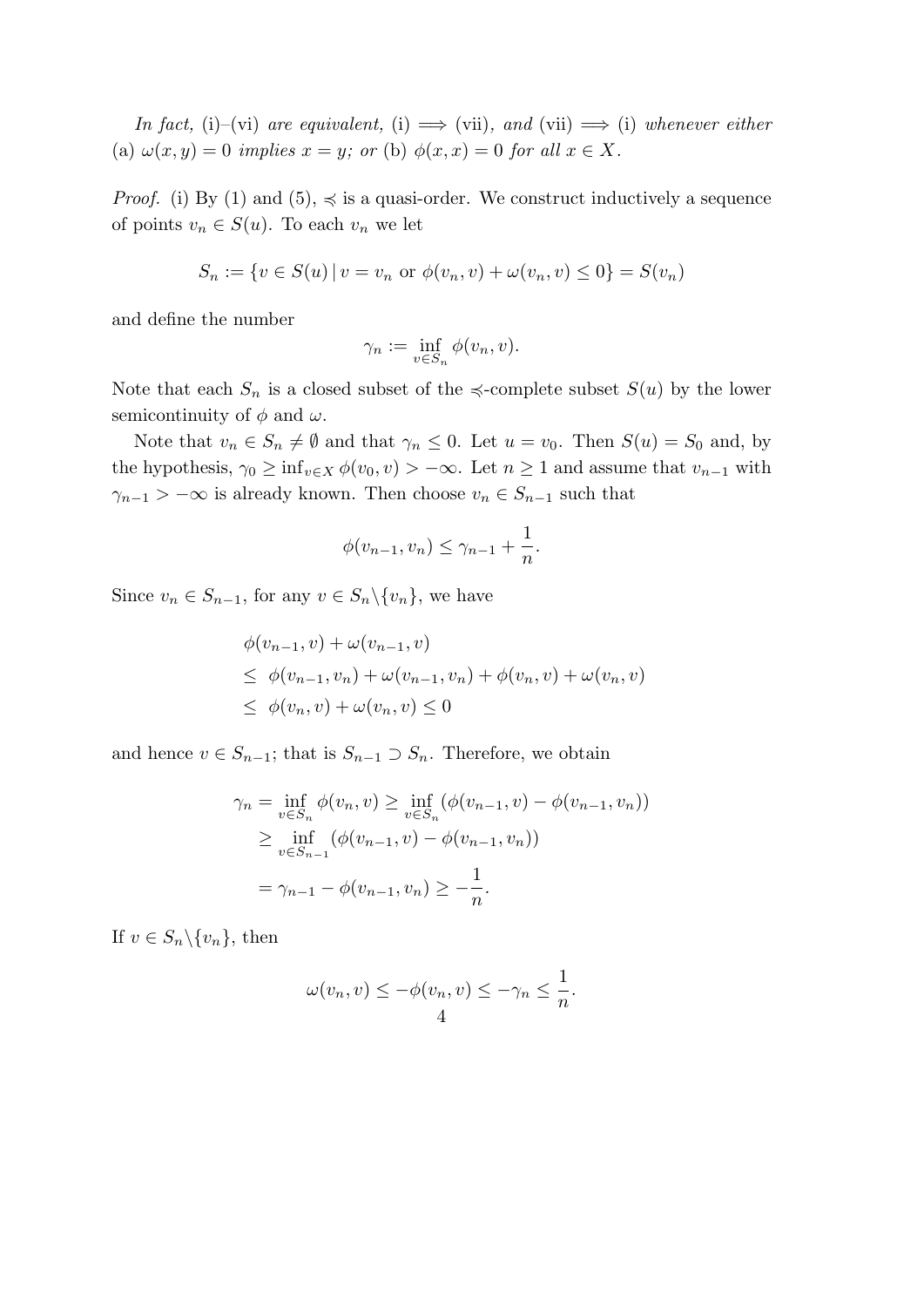Since  $\omega(v_n, v)$  is a *W*-distance, for any  $\varepsilon > 0$  we can choose a sufficiently large *n* such that

$$
\omega(v_n, v) \leq \frac{1}{n}
$$
 and  $\omega(v_n, v') \leq \frac{1}{n}$  imply  $d(v, v') < \varepsilon$ 

for all  $v, v' \in S_n$ . Therefore the diameters of the sets  $S_n$  tends to zero. Moreover for all  $k \geq n$  we have  $v_k \in S_k \subset S_n$  and hence  $d(v_n, v_k) \leq 1/n$ . Thus the sequence  ${v_n}$  is Cauchy in the  $\le$ -complete set *S*(*u*) and hence converges to some  $v^* \in S(u)$ . Clearly we have  $v^* \in \bigcap_{n=0}^{\infty} S_n$ . Since the diameters of the sets  $S_n$  tends zero, we have  $\bigcap_{n=0}^{\infty} S_n = \{v^*\}.$  We claim that  $v^*$  is maximal. Otherwise, there exists a  $w \in X \backslash \{v^*\}$  such that

$$
\phi(v^*, w) + \omega(v^*, w) \le 0.
$$

Since  $v^* \in S_n$  for all *n* and hence

$$
\phi(v_n, v^*) + \omega(v_n, v^*) \le 0
$$

and

$$
\phi(v_n, w) + \omega(v_n, w) \le 0
$$

by the triangle inequalities of  $\phi$  and  $\omega$ . Therefore,  $w \in S_n$  for all *n*. Therefore, we should have  $w = v^*$ . This contradiction completes our proof of (i).

The equivalency of  $(i)-(v)$  can be seen as in Park  $[P1-5]$ .

We now show that (i)  $\iff$  (vi).

(i)  $\implies$  (vi) By (i), there exists a  $v \in S(u)$  such that  $\phi(v, w) + \omega(v, w) > 0$  for all  $w \neq v$ . Then by the hypothesis, we have  $v \in Y$ . Therefore  $v \in S(u) \cap Y$ .  $(vi) \implies$  (i) For all  $x \in X$ , let

$$
A(x) := \{ y \in X \mid x \neq y, \ \phi(x, y) + \omega(x, y) \le 0 \} = S(x) \setminus \{x\}.
$$

Choose  $Y = \{x \in X \mid A(x) = \emptyset\}$ . If  $x \notin Y$ , then there exists a  $z \in A(x)$ . Hence the bypothesis of (vi) is satisfied. Therefore, by (vi), there exists a  $v \in S(u) \cap Y$ . Hence  $A(v) = \emptyset$ ; that is,  $\phi(v, w) + \omega(v, w) > 0$  for all  $w \neq v$ . Hence (i) holds.

Finally, the proofs of (i)  $\implies$  (vii) and (vii)  $\implies$  (i) can be given as in [PK]. This completes our proof.

*Remarks.* 1. The primitive versions of Theorem for  $\omega = d$  and  $\phi(x, y) = f(y) - f(x)$  $f(x)$ , where  $f: X \to (-\infty, \infty]$  is a proper lower semicontinuous function on X bounded from below, were obtained by the following authors:

- (i) Phelps [Ph] and Ekeland [E1-3].
- (ii) Tuy [Tu], Penot [Pe], and Mizoguchi and Takahashi [MT].
- (iii) Caristi, Kirk, and Browder [C].
- (iv) Maschler and Peleg [MP].
- (v) Kasahara [K].
- (vii) Takahashi [T].

## 5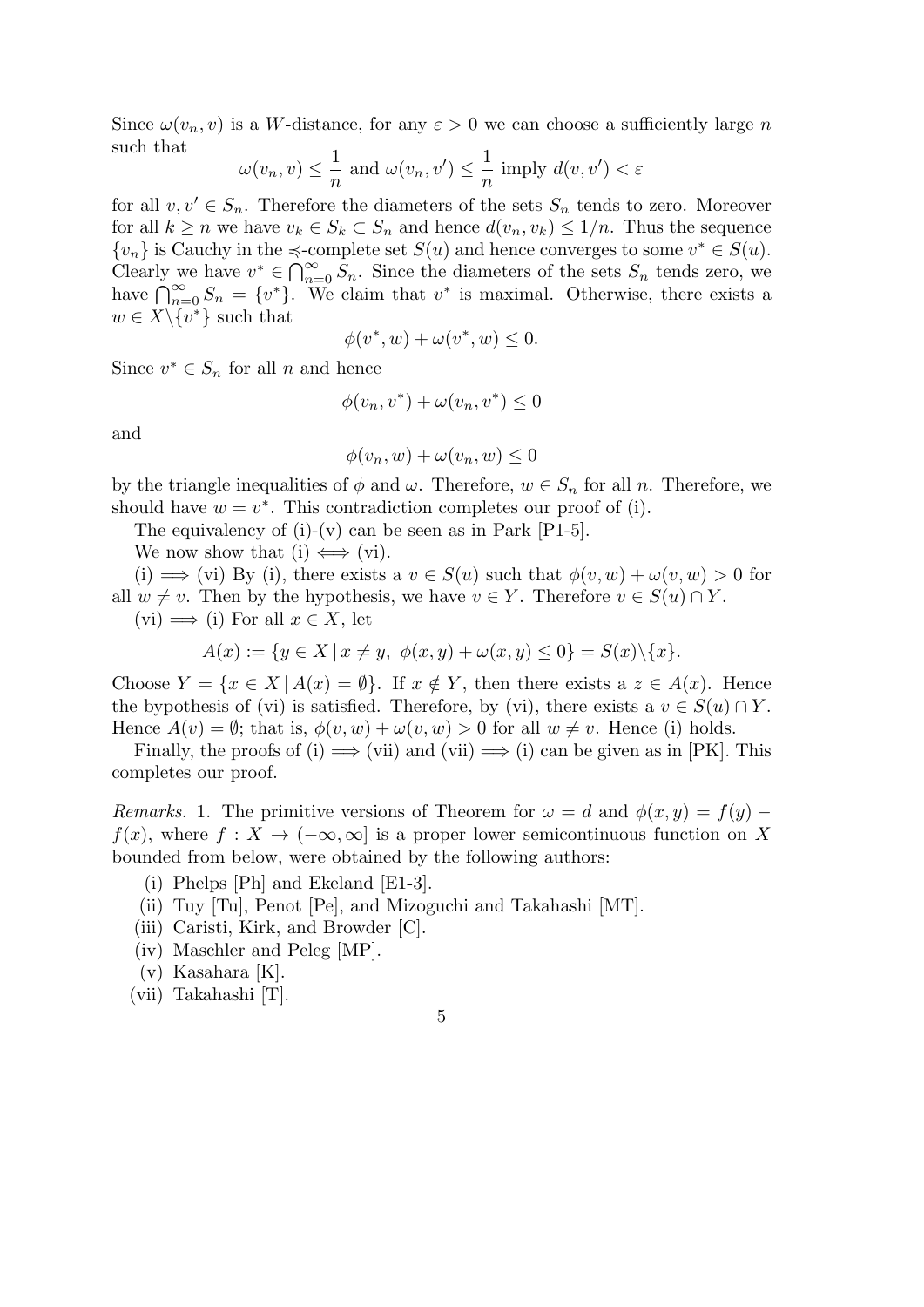2. Recently, in case  $\phi(x, x) = 0$  for all  $x \in X$ , Oettli and Théra [OT] obtained Theorem (vi) for  $\omega = d$ , Blum and Oettli [BO] obtained (vii) for  $\omega = d$ , and Kada *et al.* [KS] obtained (vii) for  $\phi(x, y) = f(y) - f(x)$  as above.

3. Note that all of the above authors obtained particular forms of Theorem (i)-(vii) for complete metric spaces. Quasi-metric versions were due to Hicks [H] and Park and Kang [PK].

4. Applications of Theorem can be seen in the papers quoted above and references therein. Especially, for new applications for (vi) and (vii), see [OT], [KS].

### **REFERENCES**

- [BO] E. Blum and W. Oettli, *From optimization and variational inequalities to equilibrium problems*, Math. Students **63** (1994), 123–145.
- [C] J. Caristi, *Fixed point theorems for mappings satisfying inwardness conditions*, Trans. Amer. Math. Soc. **215** (1976), 241–251.
- [E1] I. Ekeland, *Sur les prob`emes variationnels*, C. R. Acad. Sci. Paris **275** (1972), 1057–1059.
- [E2] , *On the variational principle*, J. Math. Anal. Appl. **47** (1974), 324–353.
- [E3] , *Nonconvex minimization problems*, Bull. Amer. Math. Soc. **1** (1979), 443–474.
- [H] T. L. Hicks, *Some fixed point theorems*, Radovi Mat. **5** (1989), 115–119.
- [KS] O. Kada, T. Suzuki, and W. Takahashi, *Nonconvex minimization theorems and fixed point theorems in complete metric spaces*, Math. Japonica **44** (1996), 381–391.
- [K] S. Kasahara, *On fixed points in partially ordered sets and Kirk-Caristi theorem*, Math. Sem. Notes Kobe Univ. **3** (1975), 229–232.
- [MP] M. Maschler and B. Peleg, *Stable sets and stable points of set-valued dynamic systems*, SIAM J. Control **14** (1976), 985–995.
- [MT] N. Mizoguchi and W. Takahashi, *Fixed point theorems for multivalued mappings on complete metric spaces*, J. Math. Anal. Appl. **141** (1989), 177–188.
- [OT] W. Oettli and M. Théra, *Equivalents of Ekeland's principle*, Bull. Austral. Math. Soc. **48** (1993), 385–392.
- [P1] S. Park, *Some applications of Ekeland's variational principle to fixed point theory*, Approximation Theory and Applications (S. P. Singh, ed.), Pitman, 1985, pp.159–172.
- [P2] , *Equivalent formulations of Ekeland's variational principle for approximate solutions of minimization problems and their applications*, Operator Equations and Fixed Point Theorems (S. P. Singh, V. M. Sehgal, and J. H. W. Burry, eds.), MSRI-Korea Publ. **1**, Seoul, 1986, pp.55–68.
- [P3] , *Countable compactness, l.s.c. functions, and fixed points*, J. Korean Math. Soc. **23** (1986), 61–66.
- [P4] , *Partial orders and metric completeness*, Proc. Coll. Natur. Sci. Seoul Nat. U. **12** (1987), 11–17.
- [P5] , *Equivalent formulations of Zorn's lemma and other maximum principles*, J. Korean Soc. Math. Educ. **25** (1987), 19–24.
- [PK] S. Park and B. G. Kang, *Generalizations of the Ekeland type variational principles*, Chinese J. Math. **21** (1993), 313–325.
- [Pe] J.-P. Penot, *The drop theorem, the petal theorem, and Ekeland's variational principle*, Nonlinear Analysis, **10** (1986), 813–822.
	- 6